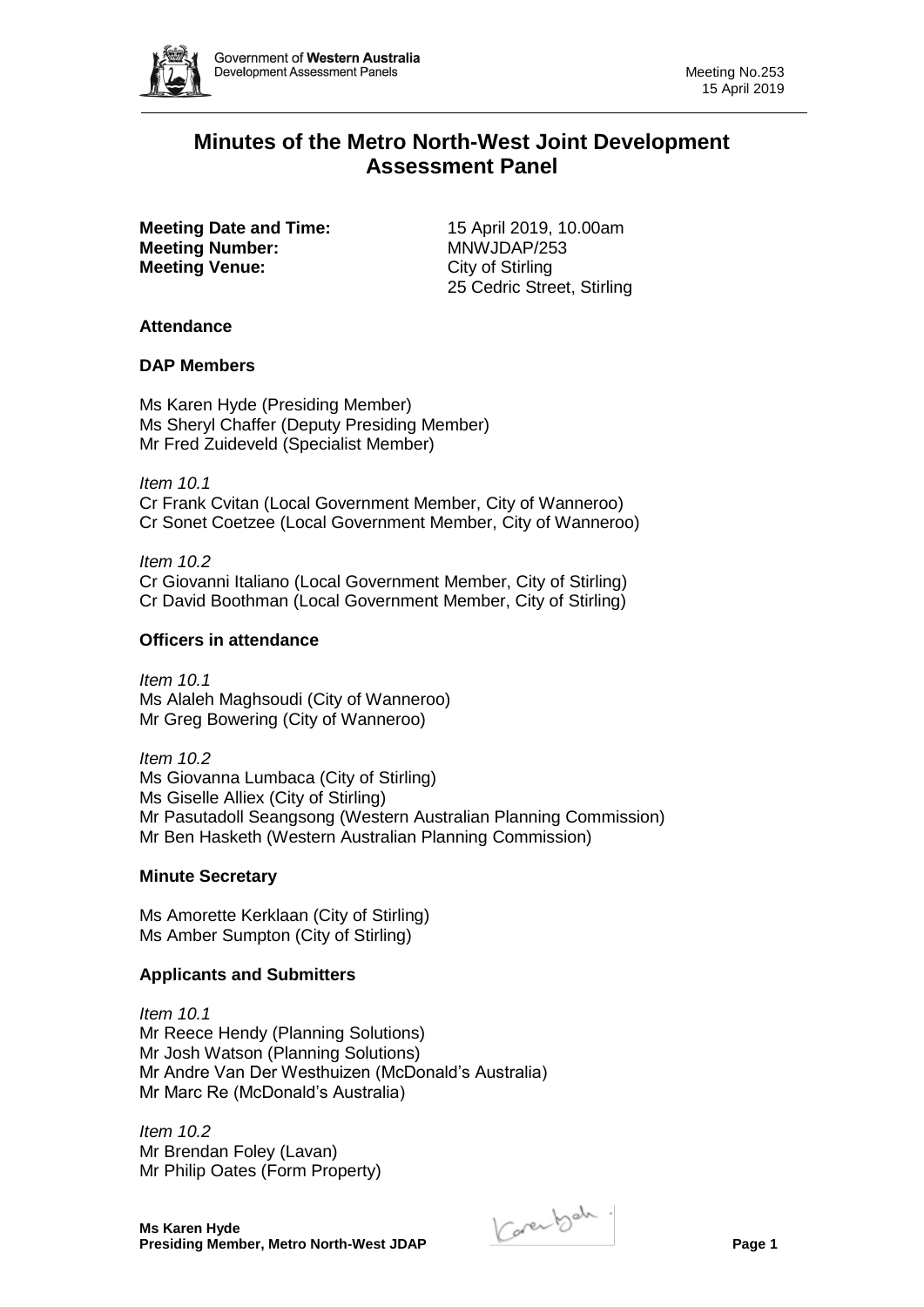

#### **Members of the Public / Media**

There were 9 members of the public in attendance.

### **1. Declaration of Opening**

The Presiding Member declared the meeting open at 10.00am on 15 April 2019 and acknowledged the past and present traditional owners and custodians of the land on which the meeting was being held.

The Presiding Member advised that the meeting is being audio recorded in accordance with Section 5.16 of the DAP Standing Orders 2017 which states *'A person must not use any electronic, visual or audio recording device or instrument to record the proceedings of the DAP meeting unless the Presiding Member has given permission to do so.'* The Presiding Member granted permission for the minute taker to record proceedings for the purpose of the minutes only.

#### **2. Apologies**

Cr Russell Driver (Local Government Member, City of Wanneroo) Cr Samantha Fenn (Local Government Member, City of Wanneroo)

#### **3. Members on Leave of Absence**

Nil

#### **4. Noting of Minutes**

DAP members noted that signed minutes of previous meetings are available on the [DAP website.](https://www.planning.wa.gov.au/7578.aspx)

#### **5. Declaration of Due Consideration**

All members declared that they had duly considered the documents.

#### **6. Disclosure of Interests**

In accordance with section 2.4.10 of the DAP Code of Conduct 2017, DAP Member, Ms Karen Hyde, declared that she participated in a State Administrative Tribunal process in relation to the application at Item 10.2a and 10.2b. However, under section 2.1.3 of the DAP Code of Conduct 2017, Ms Karen Hyde acknowledged that she is not bound by any confidential discussions that occurred as part of the mediation process and undertakes to exercise independent judgment in relation to any DAP applications before her, which will be considered on its planning merits.

In accordance with section 2.4.10 of the DAP Code of Conduct 2017, DAP Member, Ms Sheryl Chaffer, declared that she participated in a State Administrative Tribunal process in relation to the application at Item 10.1. However, under section 2.1.3 of the DAP Code of Conduct 2017, Ms Sheryl Chaffer acknowledged that she is not bound by any confidential discussions that occurred as part of the mediation process and undertakes to exercise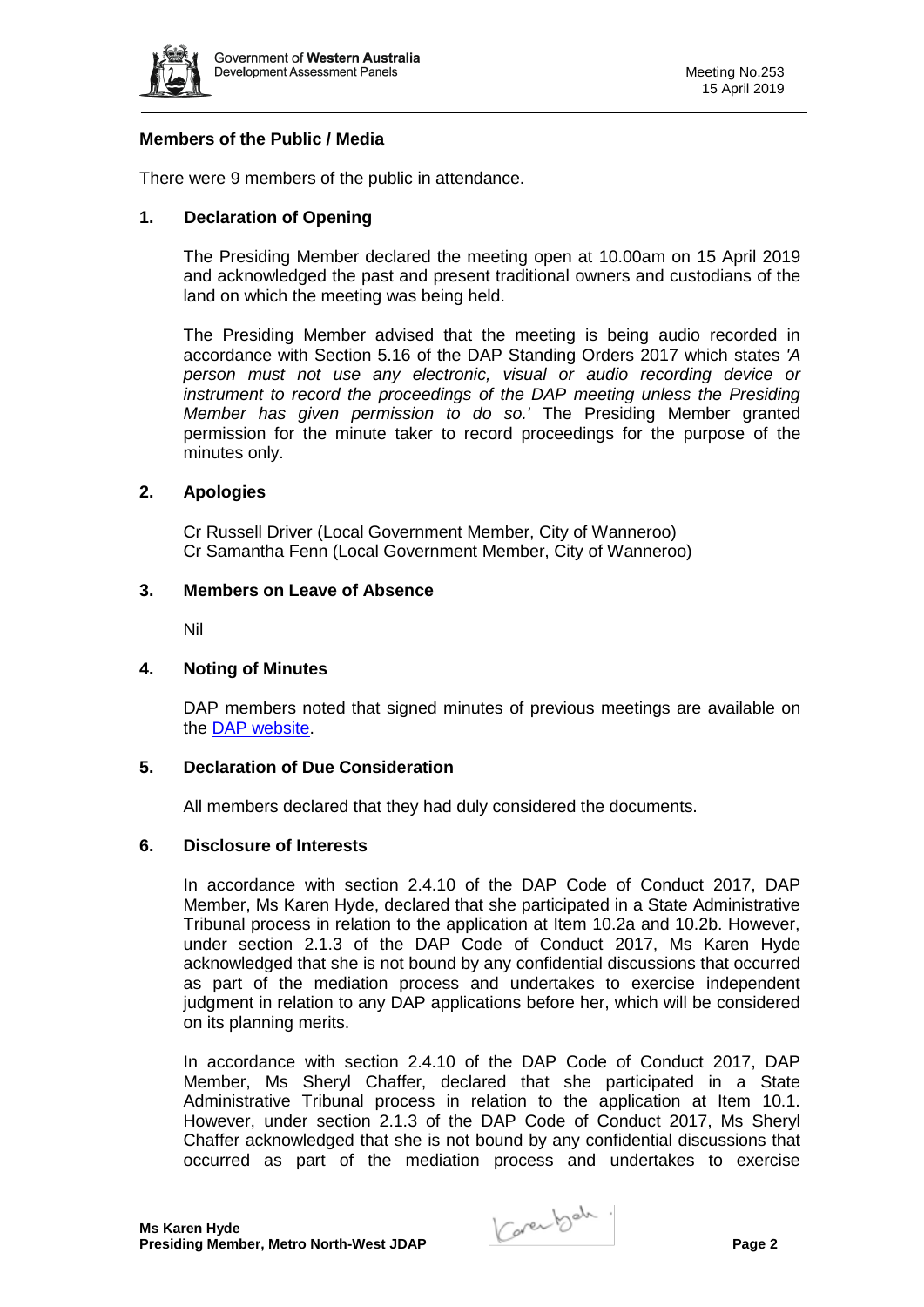

independent judgment in relation to any DAP applications before her, which will be considered on its planning merits.

# **7. Deputations and Presentations**

- **7.1** Mr Josh Watson (Planning Solutions) addressed the DAP in support of the application at Item 10.1 and responded to questions from the panel.
- **7.2** The City of Wanneroo responded to questions from the panel in relation to Item  $10.1$ .

### *The presentations at Item 7.1 – 7.2 were heard prior to the application at Item 10.1.*

- **7.3** Mr Philip Oats (Form Property) addressed the DAP in support of the application at Item 10.2 and responded to questions from the panel.
- **7.4** The City of Stirling responded to questions from the panel in relation to Items 10.2.

### *The presentations at Item 7.3 – 7.4 were heard prior to the application at Item 10.2.*

# **8. Form 1 – Responsible Authority Reports – DAP Application**

Nil

# **9. Form 2 – Responsible Authority Reports – Amending or cancelling DAP development approval**

Nil

# **10. Appeals to the State Administrative Tribunal**

| <b>10.1 Property Location:</b>  | Lot 801 (28K) Caloundra Road, Clarkson          |
|---------------------------------|-------------------------------------------------|
| <b>Development Description:</b> | Proposed 24 hour drive-through fast food outlet |
|                                 | (McDonalds)                                     |
| Applicant:                      | McDonalds Australia Ltd C/- Planning Solutions  |
| Owner:                          | <b>BP Australia Pty Ltd</b>                     |
| Responsible Authority:          | City of Wanneroo                                |
| DAP File No:                    | DAP/18/01507                                    |
|                                 |                                                 |

#### **REPORT RECOMMENDATION**

**Moved by:** Cr Frank Cvitan **Seconded by:** Cr Sonet Coetzee

That the Metro North-West Joint Development Assessment Panel, pursuant to section 31 of the *State Administrative Tribunal Act 2004* in respect of SAT application DR 32 of 2018, resolves to:

**Reconsider** its decision dated 16 January 2019 and **Approve** DAP Application reference DAP/18/01507 and accompanying plans (DA01 – DA11 inclusive), Site Grading Pavement Levels Plan (18-8-108/McD/100 Revision C) and Stormwater Drainage Plan (18-8-108/McD/410 Revision C), in accordance with Clause 68 of the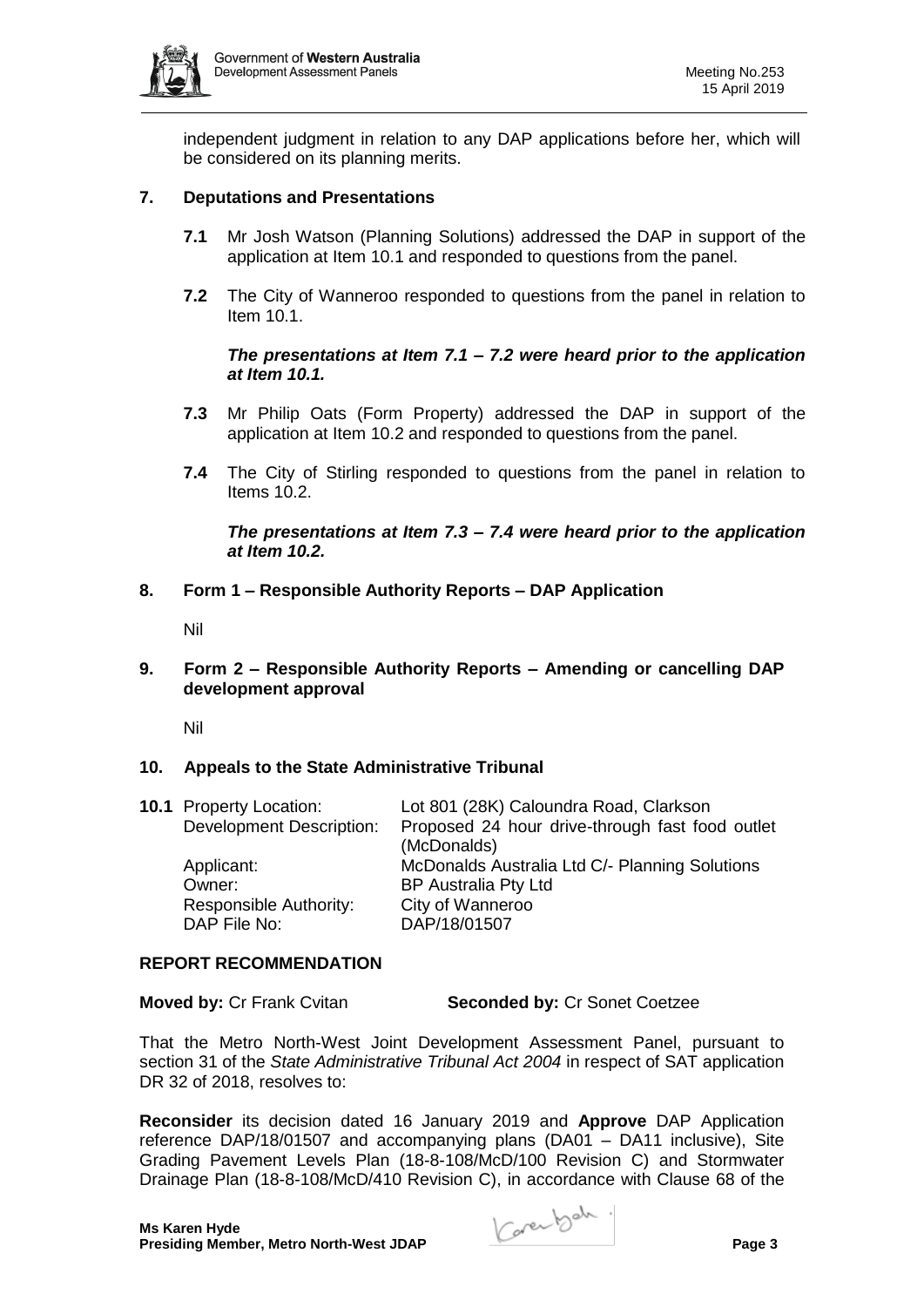

*Planning and Development (Local Planning Schemes) Regulations 2015* and the provisions of the City of Wanneroo District Planning Scheme No.2, and the Metropolitan Region Scheme, subject to the following:

### **Amended Condition**

15. The hours of operation for the restaurant dine in area shall be restricted to between the hours of 05:00 to 23:00.

### **The Report Recommendation was put and CARRIED UNANIMOUSLY.**

**REASON:** In accordance with details contained in the Responsible Authority Report.

| 10.2a Property Location: |                  |                              | Lot 100 (304) Scarborough Beach Road,         |  |
|--------------------------|------------------|------------------------------|-----------------------------------------------|--|
|                          | Osborne Park     |                              |                                               |  |
| Development Description: |                  |                              | Motor Vehicle Sales and Repair                |  |
| Applicant:               |                  | <b>Regent Motors Pty Ltd</b> |                                               |  |
| Owner:                   |                  |                              | Mechanical Holdings Pty Ltd and Ryder Pty Ltd |  |
| Responsible Authority:   | City of Stirling |                              |                                               |  |
| DAP File No:             | DAP/17/01353     |                              |                                               |  |

### **REPORT RECOMMENDATION**

| Moved by: Cr Giovanni Italiano | <b>Seconded by: Cr David Boothman</b> |
|--------------------------------|---------------------------------------|
|--------------------------------|---------------------------------------|

That the Metro North-West Joint Development Assessment Panel, pursuant to section 31 of the *State Administrative Tribunal Act 2004* in respect of SAT application DR 155 of 2018, resolves to:

**Reconsider** its decision dated 25 June 2018 and approve DAP Application reference DAP/17/01353 and accompanying plans (Attachment 1) in accordance with Clause 68(2) of the Planning and Development (Local Planning Schemes) Regulations 2015 and the provisions of Clause 10.3 of the City of Stirling Local Planning Scheme No.3, with the following conditions:

#### **Conditions**

- 1. Pursuant to clause 26 of the Metropolitan Region Scheme, this approval is deemed to be an approval under clause 24(1) of the Metropolitan Region Scheme.
- 2. The development is to comply in all respects with the attached approved plans, as dated, marked and stamped, together with any requirements and annotations detailed thereon by the City of Stirling. The plans approved as part of this application form part of the planning approval issued.
- 3. The road widening reservation as per Planning Control Area 127 shown on WAPC Plan Number 1.7547 is to be ceded free of cost to the Crown prior to the occupation of the development.
- 4. The canopy to Scarborough Beach Road is to be 2.5m in width and nonpermeable, for weather protection purposes.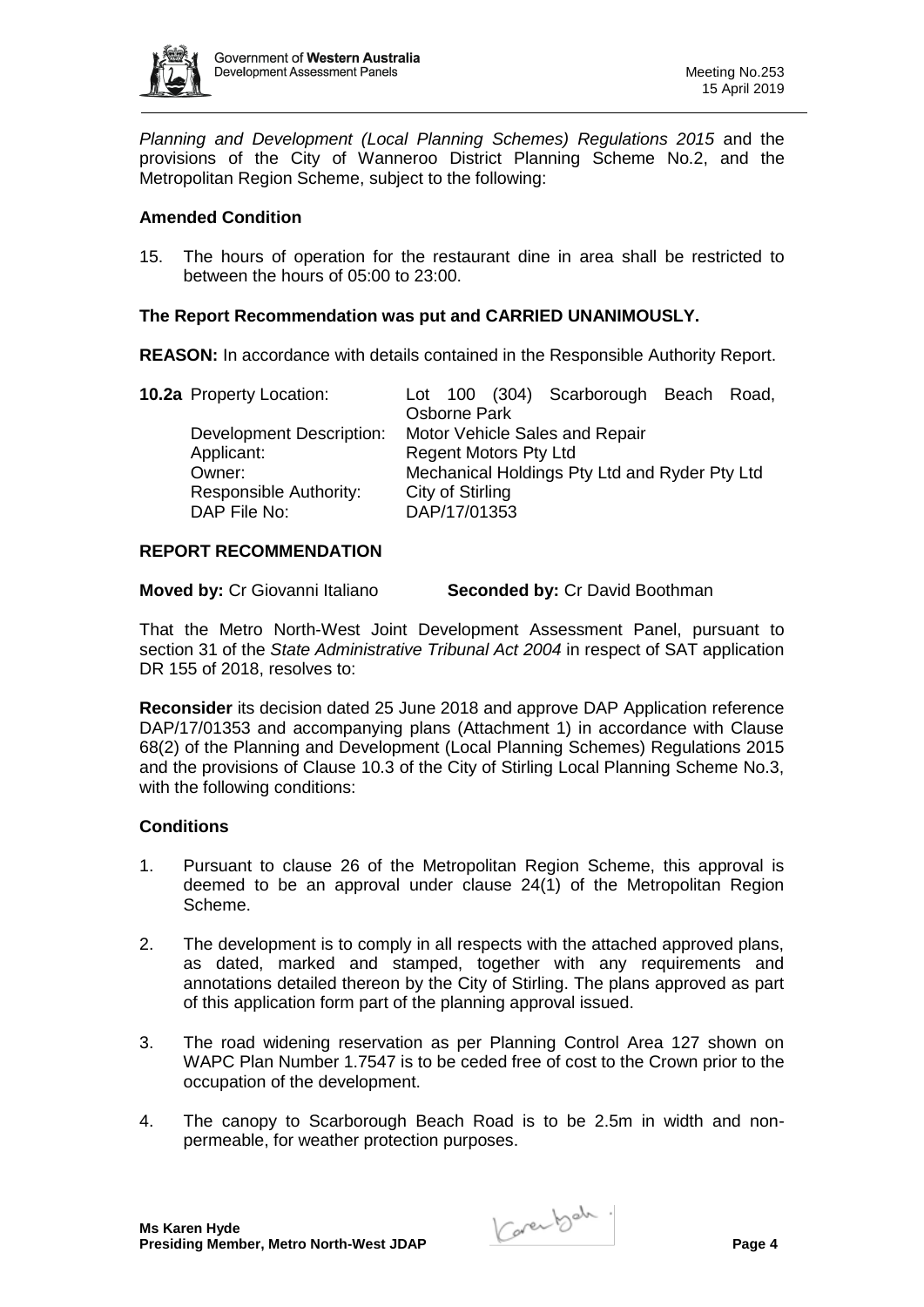

- 5. The Fast Food Outlet hereby approved shall operate independently of the Motor Vehicle Sales land use, to promote pedestrian interest along Scarborough Beach Road.
- 6. The Fast Food Outlet is to have permanent direct pedestrian access from Scarborough Beach Road.
- 7. Glazing to Scarborough Beach Road is not to be painted or obscured to obstruct views between the exterior and/or interior, to the satisfaction of the City.
- 8. Prior to the occupation of the development, 10 bicycle parking facilities shall be provided in accordance with the Australian Standard for Off-street Car parking – Bicycles (AS2890.3 as amended).
- 9. Prior to the lodgement of a Building Permit, the site plan and site floor plan shall be revised to demonstrate that five of the 10 bicycle parking facilities will be located near the main entrance of the Motor Vehicles Sales building.
- 10. Prior to the lodgement of a Building Permit, the site plan and site floor plan shall be revised to demonstrate that a minimum of one female and one male shower, located in separate secure changing rooms, is provided within the Motor Vehicle Sales building. The end of trip bicycle parking facilities are to include 10 lockers, which are to be well ventilated and be of a size sufficient to allow the storage of cycle attire and equipment.
- 11. Prior to the lodgement of a Building Permit, a detailed landscaping plan is to be provided to the satisfaction of the City demonstrating:
	- a) 28 Advanced trees proposed in accordance with the City's Local Planning Policy 6.11; and
	- b) The reticulation details for the existing and proposed landscaped areas.
- 12. Prior to the occupation of the development, the existing landscaping at the rear of the site behind the existing Motor Vehicle Repair building shall be reinstated to the satisfaction of the City.
- 13. No vehicles are permitted to park on existing or proposed landscaped areas onsite.
- 14. Prior to the occupation of the development, the external finish of the boundary wall to the eastern side of the lot shall be of a similar standard as the rest of the development, to the satisfaction of the City.
- 15. Prior to the occupation of the development, directional signage for the customer parking located behind the Motor Vehicles Sales building is to be erected to the satisfaction of the City.
- 16. Prior to the occupation of the development, vehicle parking, manoeuvring and circulation areas shall be suitably constructed, sealed, drained, kerbed, marked (including loading and disabled bays), and thereafter maintained to the specification and satisfaction of the City of Stirling.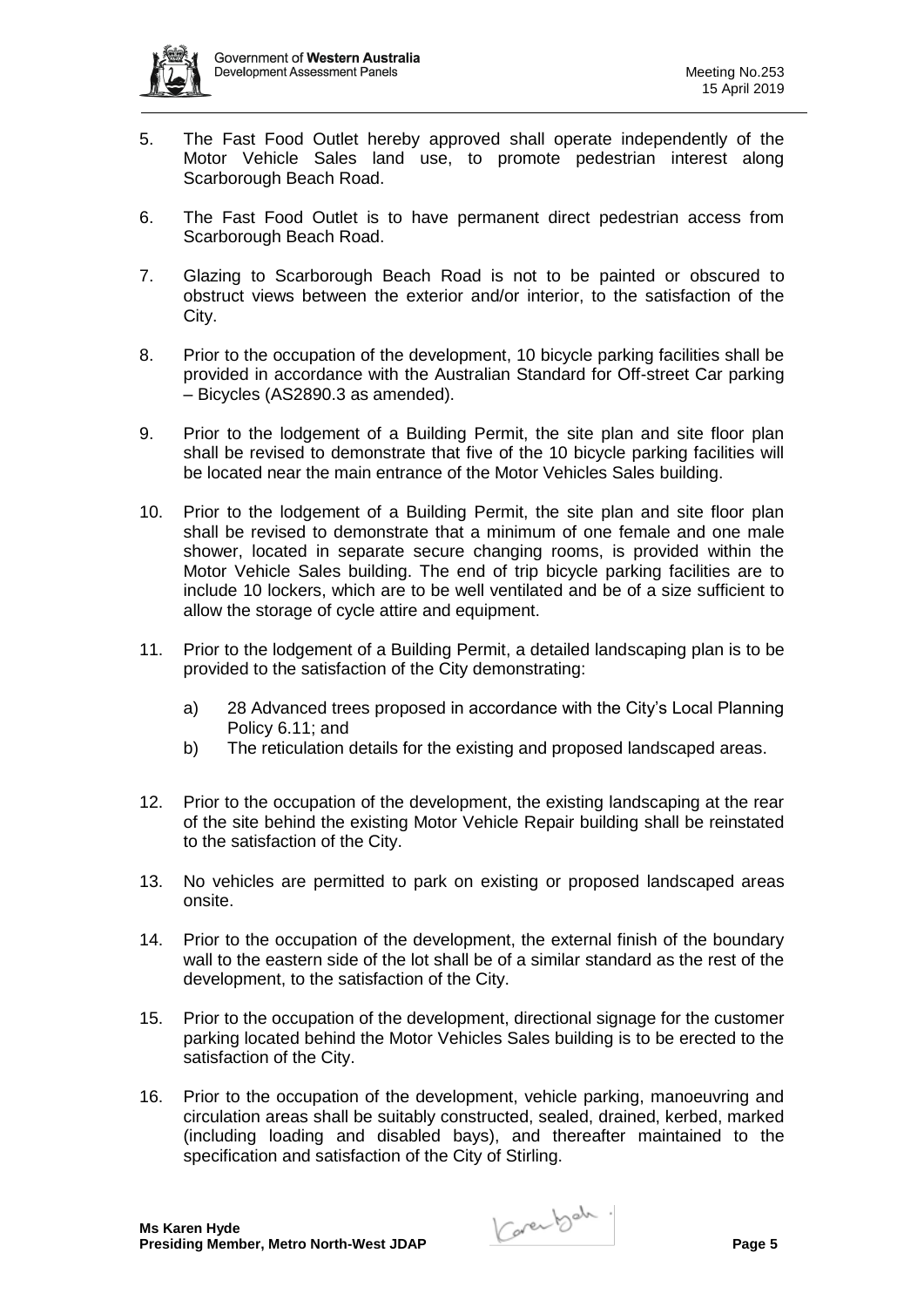

- 17. The allocation of customer, staff and display parking bays shall be in strict accordance with the submitted plans, to the satisfaction of the City.
- 18. A maximum of 54 employees to operate from the Motor Vehicle Sales building at any given time.
- 19. Prior to the occupation of the development, the Baden Street crossover is to be modified as required to accommodate a 19m car carrier turning movements, all associated modification works are to be to the satisfaction of the City.
- 20. All trucks including car carriers are to enter the site using the modified Baden Street crossover only. The maximum vehicle size of trucks entering the site is limited to 19.0m.
- 21. The proposed relocated crossover on Scarborough Beach Road should be reduced in width to 6.0m and the sweep in tightened to accommodate car manoeuvring only, to the satisfaction of the City and Main Roads Western Australia.
- 22. Prior to the commencement of development, the road drain in Baden Street will need to be made trafficable at the owners/applicant's expense and to the satisfaction of the City. The payment must be made to the City prior to the submission of a Building Permit application with the City.
- 23. Prior to the occupation of the development, all redundant vehicle crossovers shall be removed and the verge, landscaping, footpaths and kerbing reinstated in accordance with this approval at the owners/applicants expense, to the satisfaction of the City.
- 24. Prior to the commencement of development, the street light in conflict with the proposed access crossover from Scarborough Beach Road is required to be relocated at the owners/applicant's expense to the satisfaction of Western Power and Main Roads Western Australia.
- 25. The illumination of the signage shall not flash, pulsate, chase, or otherwise cause a nuisance to an adjoining site or the local area to the satisfaction of the City.
- 26. Prior to the commencement of development, a Waste Management Plan shall be submitted to and approved by the City. The Waste Management Plan shall be implemented at all times to the satisfaction of the City.
- 27. Prior to the commencement of development, a Site Management Plan shall be submitted to the satisfaction of the City. The Site Management Plan shall address access to and from the site, dust, noise, waste management, parking, storage of materials, traffic and site safety/security. The Site Management Plan is to be complied with for the duration of the construction of the development.
- 28. All on-site stormwater drainage is to be contained on-site to the satisfaction of the City.
- 29. No goods or materials shall be stored either temporarily or permanently in the parking or landscape areas or within access driveways. All goods and materials are to be stored within the buildings or storage yards where provided.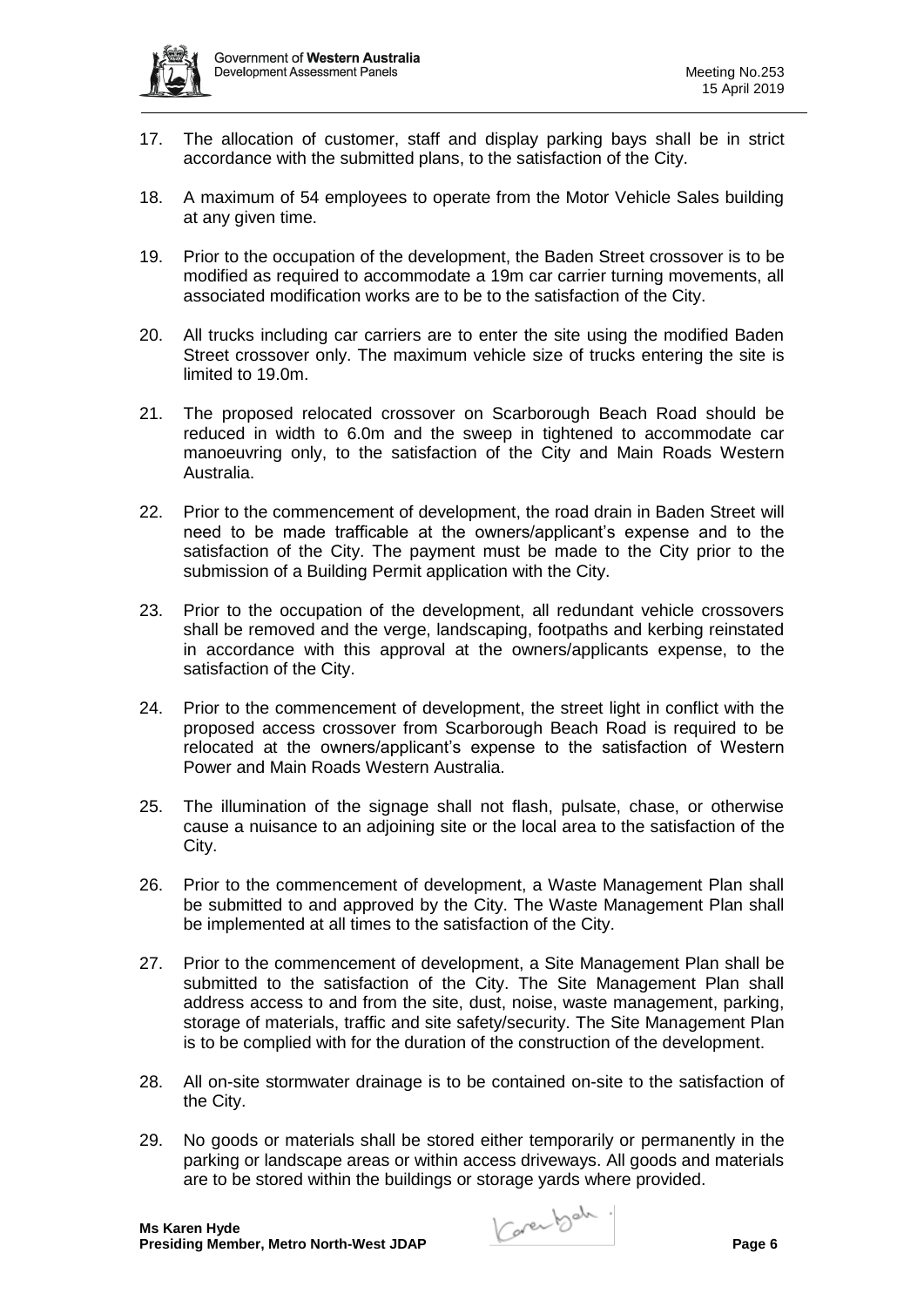

# **Advice Notes**

- 1. If the development the subject of this approval is not substantially commenced within a period of two years, or such other period as specified in the approval after the date of the determination, the approval shall lapse and be of no further effect.
- 2. This approval is not an authority to ignore any constraint to development on the land, which may exist through statute, regulation, contract or on title, such as an easement or restrictive covenant. It is the responsibility of the applicant and not the City to investigate any such constraints before commencing development. This approval will not necessarily have regard to any such constraint to development, regardless of whether or not it has been drawn to the City's attention.
- 3. Development within Planning Control Area 127, such as the canopy, will require separate approval from the Department of Planning Lands and Heritage.
- 4. An Advanced Tree is defined in Local Planning Policy 6.11 as: a tree which requires planting in at least a 90 litre container or greater size and which is at least 2m in height and at least two years of age.
- 5. In relation to the road drain on Baden Street, the current cost to make the road drain trafficable is \$2,250.00. Please note this is an estimate which is subject to change and the amount payable will need to be confirmed with the City prior to payment.
- 6. The applicant is advised to liaise with Western Power regarding their requirements for the relocation of the street light.
- 7. All waste water to be discharged to sewer in accordance with the Water Corporations Trade Waste requirements.
- 8. Liquid waste to be disposed of in accordance with the Environmental Protection (Controlled Waste) Regulations.
- 9. Chemicals, oil and liquid waste to be stored on sealed surfaces which are adequately covered and bunded to prevent spills from entering the environment.
- 10. All construction works to comply with the requirements of the Environmental Protection Act 1986 and the Environmental Protection (Noise) Regulations 1997.
- 11. The food premises is to comply with The Food Act 2008 and the Australia New Zealand Food Standards Code.
- 12. Any outside lighting to comply with Australian Standards AS 4282-1997 for the control of obstructive effects of outdoor lighting and must not spill into any adjacent residential premises.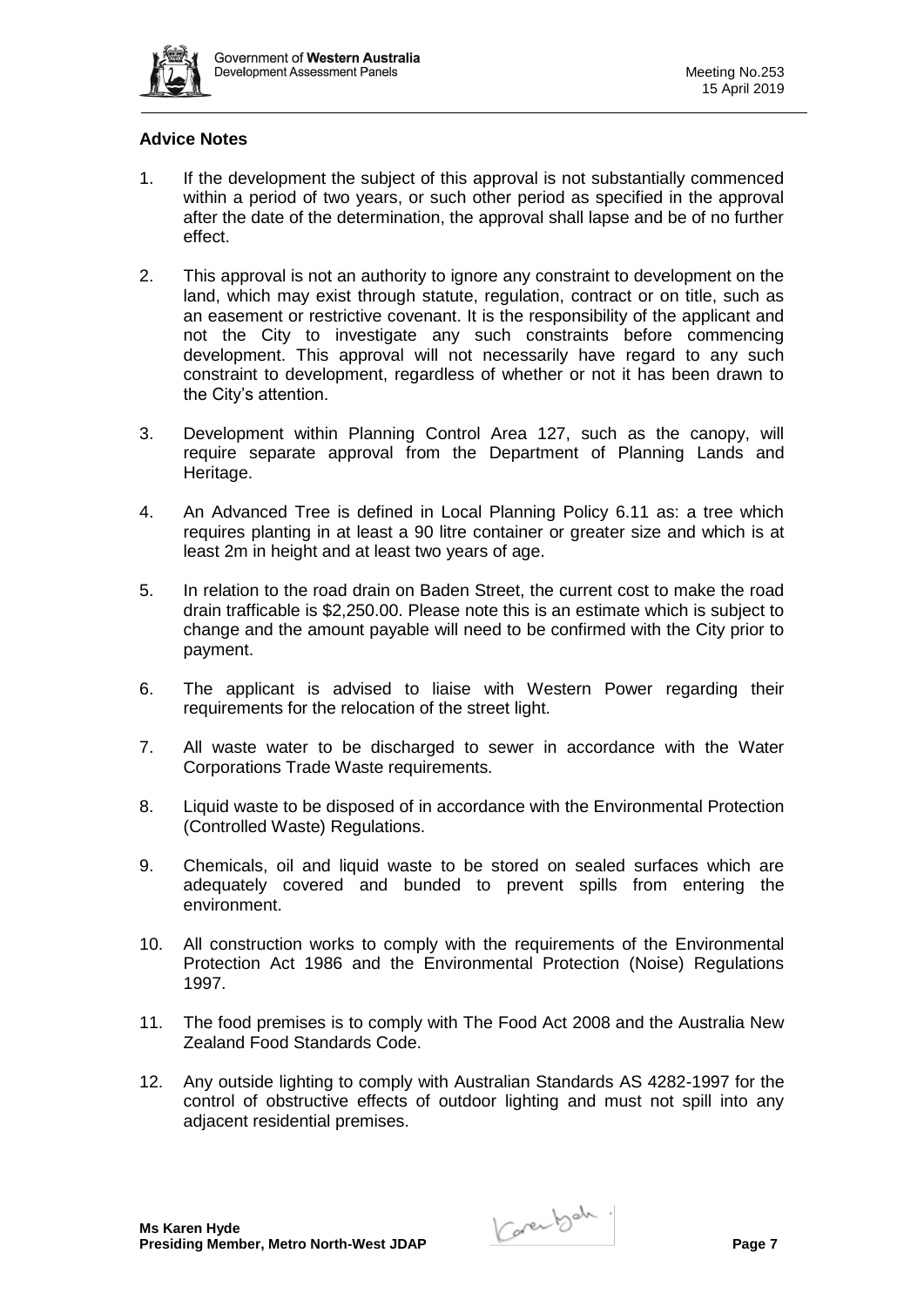

# **AMENDING MOTION**

**Moved by:** Ms Karen Hyde **Seconded by:** Ms Sheryl Chaffer

That a new Advice Note 13 be added as follows:

*In respect to Condition 5, the fast food outlet is to operate as a separate tenancy and not as an incidental use to the vehicle repairs and vehicle sales.* 

# **The Amending Motion was put and CARRIED UNANIMOUSLY.**

**REASON:** To provide clarity regarding condition 5 that the fast food is expected to be operated as a separate tenancy and be available to the public and not as part of the motor vehicle sales outlet and its customers.

#### **REPORT RECOMMENDATION (AS AMENDED)**

That the Metro North-West Joint Development Assessment Panel, pursuant to section 31 of the *State Administrative Tribunal Act 2004* in respect of SAT application DR 155 of 2018, resolves to:

**Reconsider** its decision dated 25 June 2018 and approve DAP Application reference DAP/17/01353 and accompanying plans (Attachment 1) in accordance with Clause 68(2) of the Planning and Development (Local Planning Schemes) Regulations 2015 and the provisions of Clause 10.3 of the City of Stirling Local Planning Scheme No.3, with the following conditions:

#### **Conditions**

- 1. Pursuant to clause 26 of the Metropolitan Region Scheme, this approval is deemed to be an approval under clause 24(1) of the Metropolitan Region Scheme.
- 2. The development is to comply in all respects with the attached approved plans, as dated, marked and stamped, together with any requirements and annotations detailed thereon by the City of Stirling. The plans approved as part of this application form part of the planning approval issued.
- 3. The road widening reservation as per Planning Control Area 127 shown on WAPC Plan Number 1.7547 is to be ceded free of cost to the Crown prior to the occupation of the development.
- 4. The canopy to Scarborough Beach Road is to be 2.5m in width and nonpermeable, for weather protection purposes.
- 5. The Fast Food Outlet hereby approved shall operate independently of the Motor Vehicle Sales land use, to promote pedestrian interest along Scarborough Beach Road.
- 6. The Fast Food Outlet is to have permanent direct pedestrian access from Scarborough Beach Road.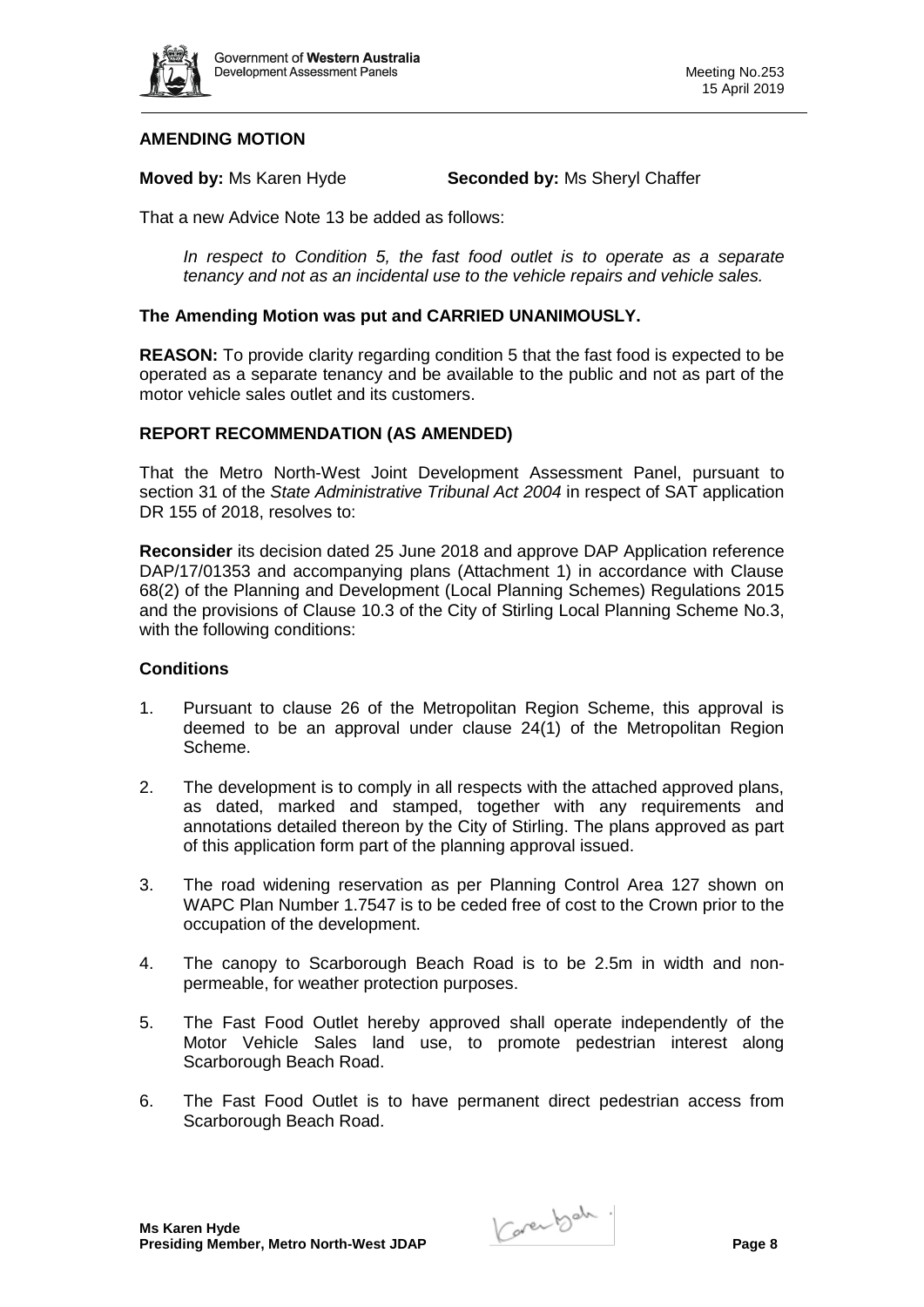

- 7. Glazing to Scarborough Beach Road is not to be painted or obscured to obstruct views between the exterior and/or interior, to the satisfaction of the City.
- 8. Prior to the occupation of the development, 10 bicycle parking facilities shall be provided in accordance with the Australian Standard for Off-street Car parking – Bicycles (AS2890.3 as amended).
- 9. Prior to the lodgement of a Building Permit, the site plan and site floor plan shall be revised to demonstrate that five of the 10 bicycle parking facilities will be located near the main entrance of the Motor Vehicles Sales building.
- 10. Prior to the lodgement of a Building Permit, the site plan and site floor plan shall be revised to demonstrate that a minimum of one female and one male shower, located in separate secure changing rooms, is provided within the Motor Vehicle Sales building. The end of trip bicycle parking facilities are to include 10 lockers, which are to be well ventilated and be of a size sufficient to allow the storage of cycle attire and equipment.
- 11. Prior to the lodgement of a Building Permit, a detailed landscaping plan is to be provided to the satisfaction of the City demonstrating:
	- a) 28 Advanced trees proposed in accordance with the City's Local Planning Policy 6.11; and
	- b) The reticulation details for the existing and proposed landscaped areas.
- 12. Prior to the occupation of the development, the existing landscaping at the rear of the site behind the existing Motor Vehicle Repair building shall be reinstated to the satisfaction of the City.
- 13. No vehicles are permitted to park on existing or proposed landscaped areas onsite.
- 14. Prior to the occupation of the development, the external finish of the boundary wall to the eastern side of the lot shall be of a similar standard as the rest of the development, to the satisfaction of the City.
- 15. Prior to the occupation of the development, directional signage for the customer parking located behind the Motor Vehicles Sales building is to be erected to the satisfaction of the City.
- 16. Prior to the occupation of the development, vehicle parking, manoeuvring and circulation areas shall be suitably constructed, sealed, drained, kerbed, marked (including loading and disabled bays), and thereafter maintained to the specification and satisfaction of the City of Stirling.
- 17. The allocation of customer, staff and display parking bays shall be in strict accordance with the submitted plans, to the satisfaction of the City.
- 18. A maximum of 54 employees to operate from the Motor Vehicle Sales building at any given time.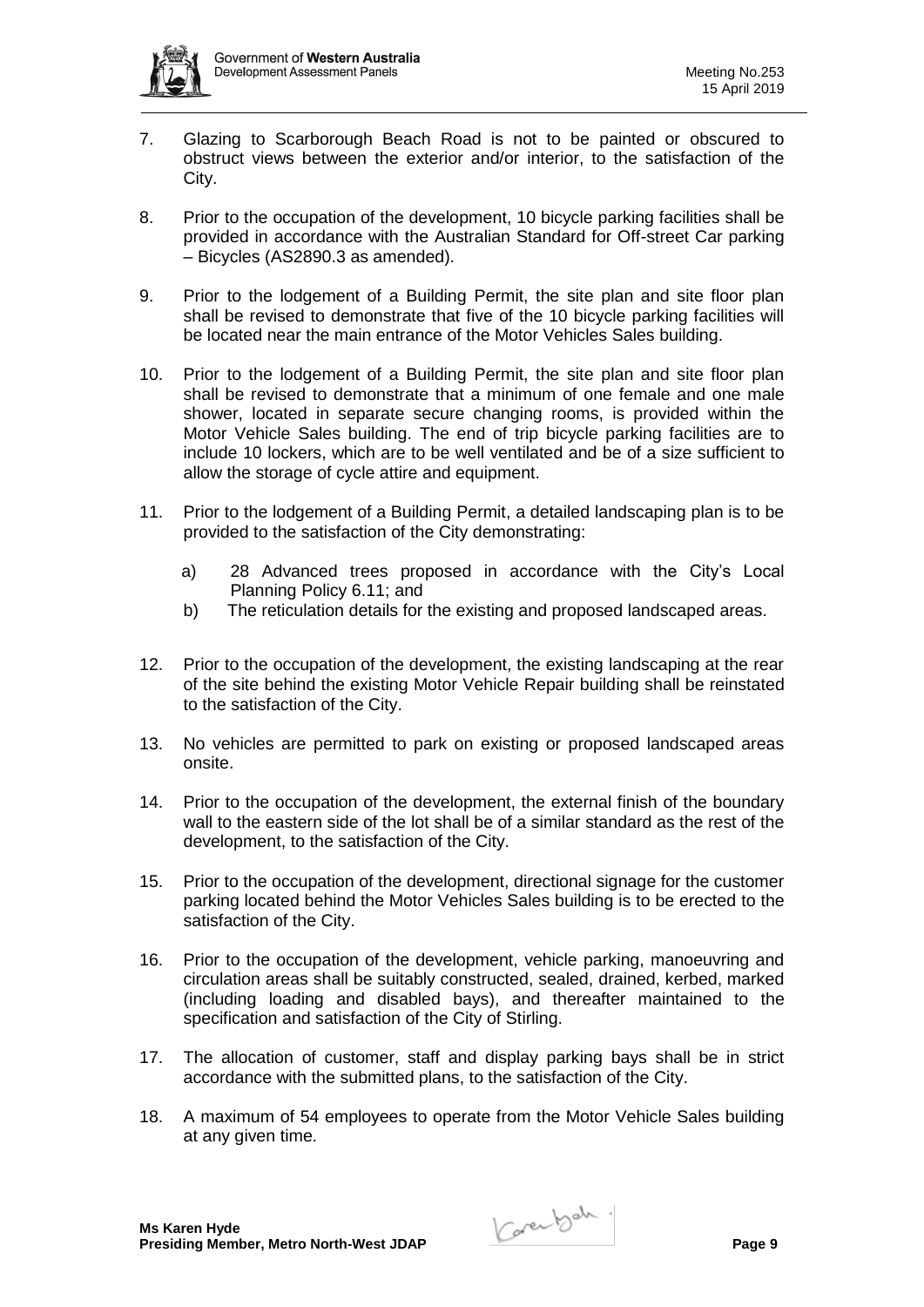

- 19. Prior to the occupation of the development, the Baden Street crossover is to be modified as required to accommodate a 19m car carrier turning movements, all associated modification works are to be to the satisfaction of the City.
- 20. All trucks including car carriers are to enter the site using the modified Baden Street crossover only. The maximum vehicle size of trucks entering the site is limited to 19.0m.
- 21. The proposed relocated crossover on Scarborough Beach Road should be reduced in width to 6.0m and the sweep in tightened to accommodate car manoeuvring only, to the satisfaction of the City and Main Roads Western Australia.
- 22. Prior to the commencement of development, the road drain in Baden Street will need to be made trafficable at the owners/applicant's expense and to the satisfaction of the City. The payment must be made to the City prior to the submission of a Building Permit application with the City.
- 23. Prior to the occupation of the development, all redundant vehicle crossovers shall be removed and the verge, landscaping, footpaths and kerbing reinstated in accordance with this approval at the owners/applicants expense, to the satisfaction of the City.
- 24. Prior to the commencement of development, the street light in conflict with the proposed access crossover from Scarborough Beach Road is required to be relocated at the owners/applicant's expense to the satisfaction of Western Power and Main Roads Western Australia.
- 25. The illumination of the signage shall not flash, pulsate, chase, or otherwise cause a nuisance to an adjoining site or the local area to the satisfaction of the City.
- 26. Prior to the commencement of development, a Waste Management Plan shall be submitted to and approved by the City. The Waste Management Plan shall be implemented at all times to the satisfaction of the City.
- 27. Prior to the commencement of development, a Site Management Plan shall be submitted to the satisfaction of the City. The Site Management Plan shall address access to and from the site, dust, noise, waste management, parking, storage of materials, traffic and site safety/security. The Site Management Plan is to be complied with for the duration of the construction of the development.
- 28. All on-site stormwater drainage is to be contained on-site to the satisfaction of the City.
- 29. No goods or materials shall be stored either temporarily or permanently in the parking or landscape areas or within access driveways. All goods and materials are to be stored within the buildings or storage yards where provided.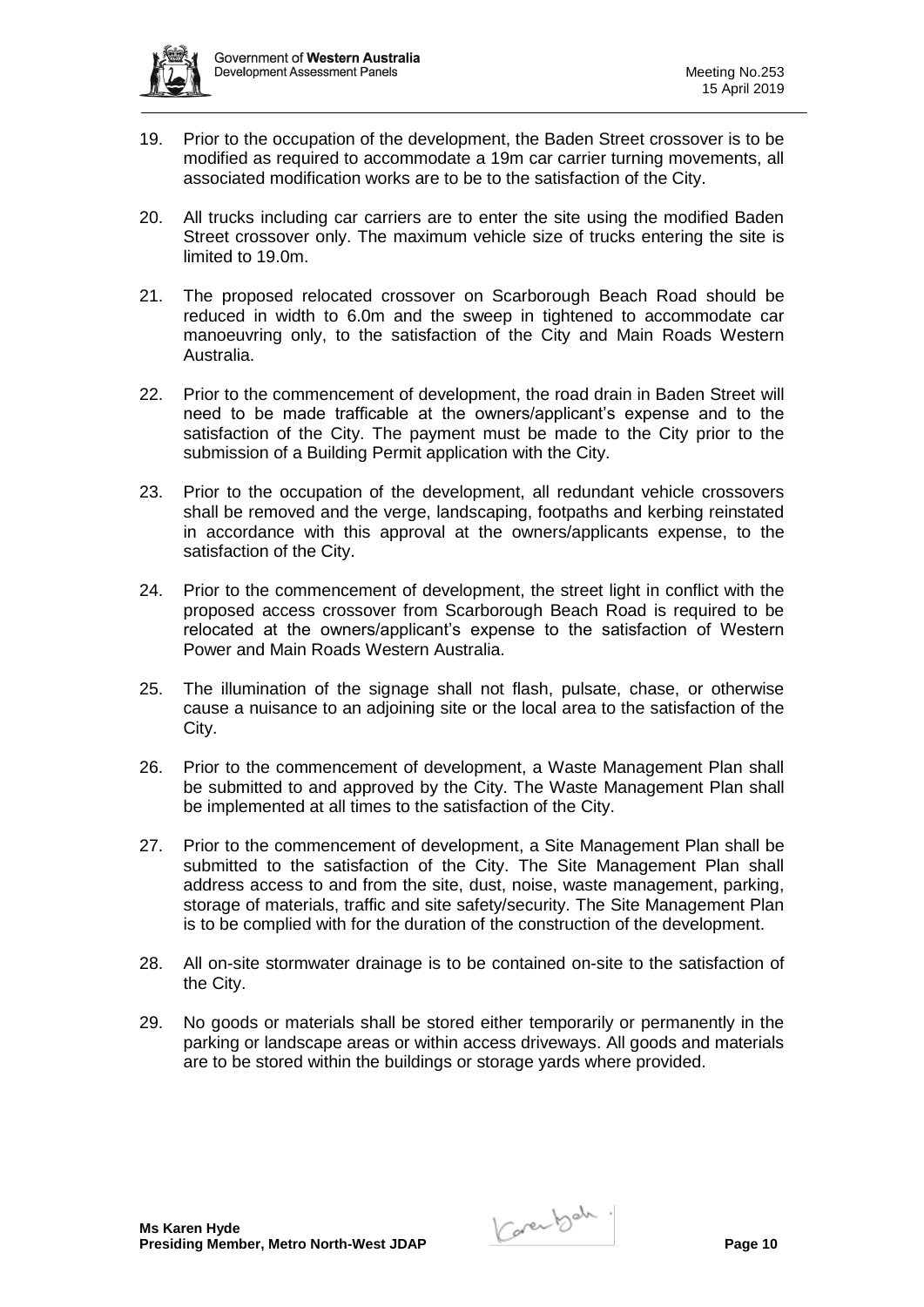

# **Advice Notes**

- 1. If the development the subject of this approval is not substantially commenced within a period of two years, or such other period as specified in the approval after the date of the determination, the approval shall lapse and be of no further effect.
- 2. This approval is not an authority to ignore any constraint to development on the land, which may exist through statute, regulation, contract or on title, such as an easement or restrictive covenant. It is the responsibility of the applicant and not the City to investigate any such constraints before commencing development. This approval will not necessarily have regard to any such constraint to development, regardless of whether or not it has been drawn to the City's attention.
- 3. Development within Planning Control Area 127, such as the canopy, will require separate approval from the Department of Planning Lands and Heritage.
- 4. An Advanced Tree is defined in Local Planning Policy 6.11 as: a tree which requires planting in at least a 90 litre container or greater size and which is at least 2m in height and at least two years of age.
- 5. In relation to the road drain on Baden Street, the current cost to make the road drain trafficable is \$2,250.00. Please note this is an estimate which is subject to change and the amount payable will need to be confirmed with the City prior to payment.
- 6. The applicant is advised to liaise with Western Power regarding their requirements for the relocation of the street light.
- 7. All waste water to be discharged to sewer in accordance with the Water Corporations Trade Waste requirements.
- 8. Liquid waste to be disposed of in accordance with the Environmental Protection (Controlled Waste) Regulations.
- 9. Chemicals, oil and liquid waste to be stored on sealed surfaces which are adequately covered and bunded to prevent spills from entering the environment.
- 10. All construction works to comply with the requirements of the Environmental Protection Act 1986 and the Environmental Protection (Noise) Regulations 1997.
- 11. The food premises is to comply with The Food Act 2008 and the Australia New Zealand Food Standards Code.
- 12. Any outside lighting to comply with Australian Standards AS 4282-1997 for the control of obstructive effects of outdoor lighting and must not spill into any adjacent residential premises.
- 13. In respect to Condition 5, the fast food outlet is to operate as a separate tenancy and not as an incidental use to the vehicle repairs and vehicle sales.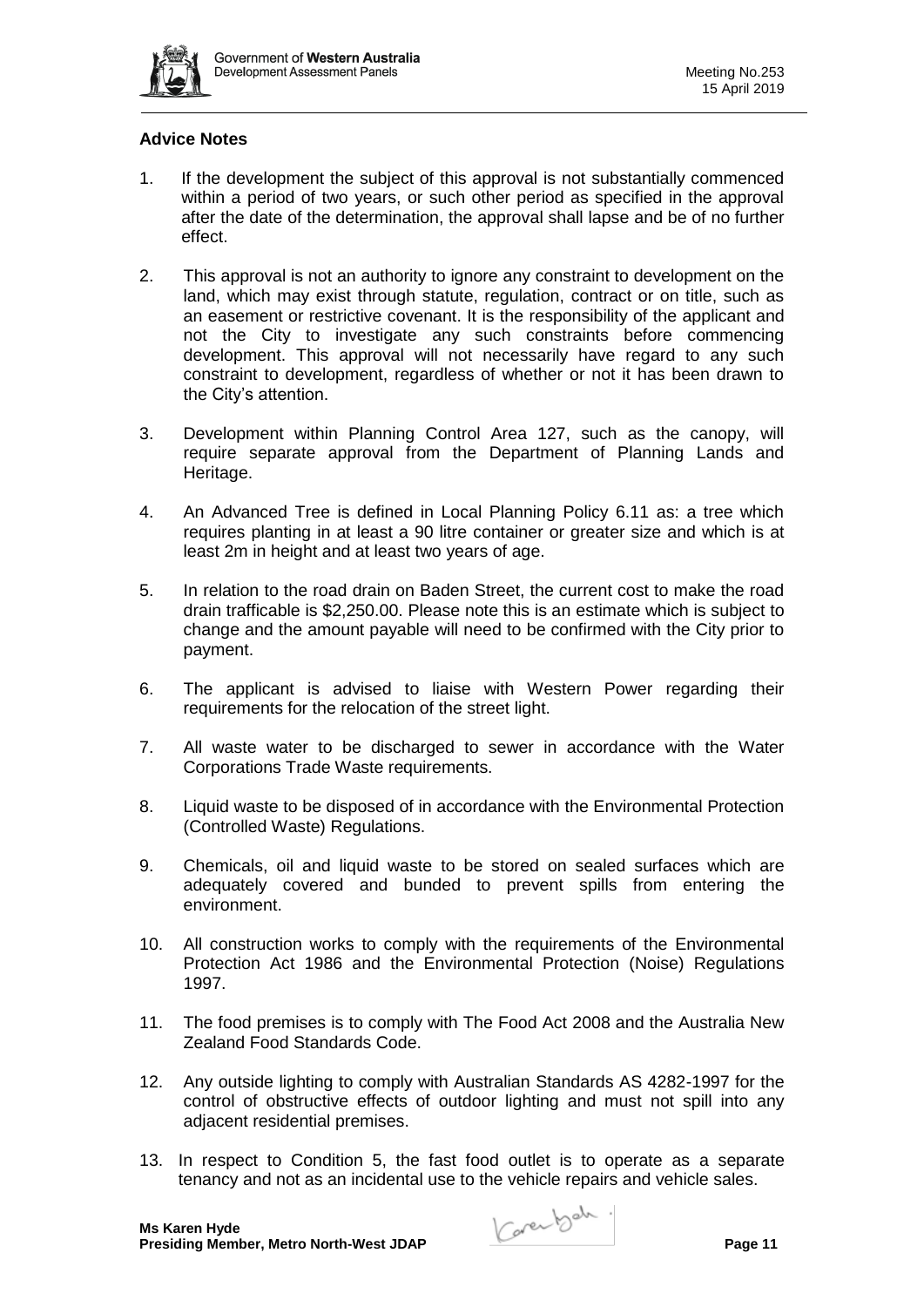

#### **The Report Recommendation (as amended) was put and CARRIED UNANIMOUSLY.**

**REASON:** In accordance with details contained in the Responsible Authority Report and Amending Motions.

| Lot 100 (304) Scarborough Beach Road,                             |
|-------------------------------------------------------------------|
| <b>Osborne Park</b>                                               |
| Motor Vehicle Sales and Repair<br><b>Development Description:</b> |
| <b>Regent Motors Pty Ltd</b>                                      |
| Mechanical Holdings Pty Ltd and Ryder Pty Ltd                     |
| Western Australian Planning Commission                            |
| DAP/17/01353                                                      |
|                                                                   |

# **REPORT RECOMMENDATION**

**Moved by:** Nil **Seconded by:** Nil

#### **Officer Recommendation:**

That the Metro North-West Joint Development Assessment Panel, pursuant to section 31 of the *State Administrative Tribunal Act 2004* varies its 25 June 2018 decision to refuse development application DAP/17/01353 by refusing the amended plans date stamped 20 February 2019 in accordance with clause 30(1) of the Metropolitan Region Scheme for the following reasons:

#### **Refusal Reasons:**

- 1. The proposal is inconsistent with clause 30(1) of the Metropolitan Region Scheme as the approval of development in the absence of an approved structure plan would be contrary to the principles of proper and orderly planning and would be inconsistent with the intended future amenity of the locality.
- 2. The proposal is contrary to the intent of clause 32 resolution 2015/01 under the Metropolitan Region Scheme as it relates to the Glendalough Train Station, as it is inconsistent with transit oriented development principles and provides no ability for adaptive re-use in the future.
- 3. The proposal does not comply with *Development Control Policy 1.6 – Planning to Support Transit Use and Transit Oriented Development*, as the proposed development would prejudice the delivery of a transit oriented development surrounding Glendalough Train Station.

#### **The Report Recommendation LAPSED for want of a mover and a seconder.**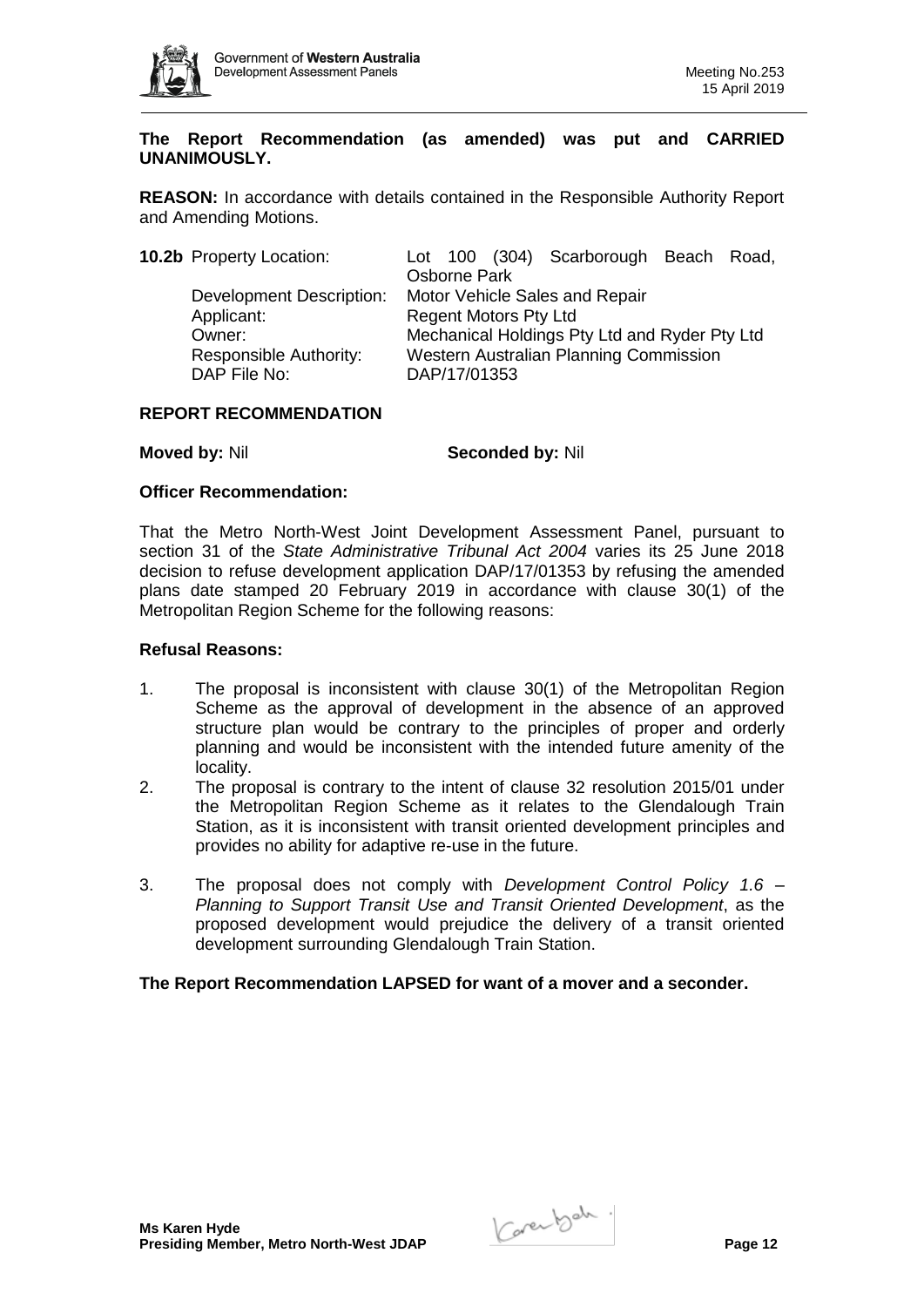

# **ALTERNATE MOTION**

**Moved by:** Cr David Boothman **Seconded by:** Cr Giovanni Italiano

That the Metro North-West Joint Development Assessment Panel, pursuant to section 31 of the State Administrative Tribunal Act 2004, sets aside its 25 June 2018 decision to refuse development application reference DAP/17/01353 by approving the amended plans date stamped 20 February 2019 in accordance with clause 30(1) of the Metropolitan Region Scheme, subject to the following conditions:

#### **Conditions**

- 1. This decision constitutes development approval only and is valid for a period of two years from the date of approval. If the development is not substantially commenced within the two year period, the approval shall lapse and be of no further effect.
- 2. This approval does not relate to any development proposed within Planning Control Area 127 as shown on Western Australian Planning Commission Plan Number 1.7547.

#### **Advice Note**

1. In regard to Condition 2 above, the applicant is advised that separate approval is required from the Western Australian Planning Commission under section 115 of the *Planning and Development Act 2005* for development within Planning Control Areas.

#### **The Alternate Motion was put and CARRIED UNANIMOUSLY.**

**REASON:** The panel did not support the officer's primary recommendation to refuse the application but did support the alternate recommendation to approve the application. The panel considered that the development could be approved subject to conditions under the MRS and that sufficient flexibility had been demonstrated in the application land uses and built form layout to allow for other future land uses to occur in line with the long-term vision for the area and in respect of the MRS and WAPC policies. The application provided adequate street activation, employment, public realm and landscape to provide improvements to the location.

| <b>Current Applications</b> |                                     |                                                            |  |  |  |
|-----------------------------|-------------------------------------|------------------------------------------------------------|--|--|--|
| <b>LG Name</b>              | <b>Property Location</b>            | <b>Application Description</b>                             |  |  |  |
| City of                     |                                     | Lot 33 and Lot 34 Tuart   Fourteen (14) Multiple Dwellings |  |  |  |
| Joondalup                   | Trail, Edgewater                    |                                                            |  |  |  |
| City of                     | Portion of 9040 (34)                | <b>Mixed Commercial Centre</b>                             |  |  |  |
| Joondalup                   | Kallatina Drive, Iluka              | (Iluka Plaza)                                              |  |  |  |
| City<br>οf                  | 101 (191)<br><b>Balcatta</b><br>Lot | Extension to the Existing Bunnings                         |  |  |  |
| <b>Stirling</b>             | Road, Balcatta                      | Warehouse                                                  |  |  |  |

The Presiding Member noted the following State Administrative Tribunal Applications